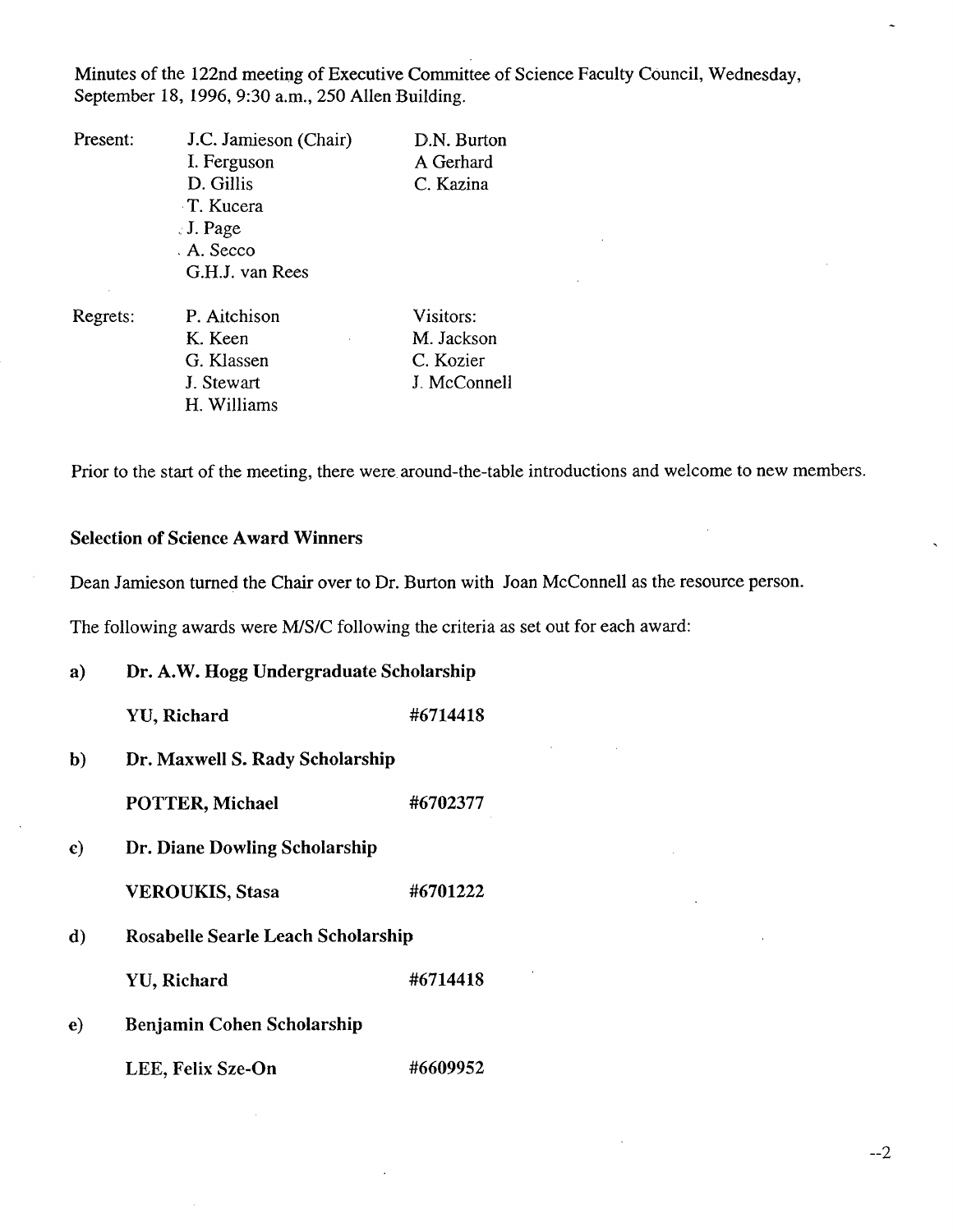### $f$ **Isbister Scholarship**

**Shared equally among the following:** 

| POTTER, Michael       | #6702377 |
|-----------------------|----------|
| <b>YU, Richard</b>    | #6714418 |
| JOFRE, Ana            | #6601003 |
| GOSWAMI, Rashmi       | #6601780 |
| <b>TAILOR, Adarsh</b> | #6703374 |
| ROSS, Tetjana         | #6503051 |

The Dean commented that he will try to put money in the budget for next year to top up the Isbister Scholarships.

### $g)$ **Sony Science Scholarship**

# **JOFRE, Ana** #6601003

There was a discussion on the interpretation of the criterion "that the award cannot be held with any other internal or external awards valued at \$500.00 or more". It was decided that we interpret the \$500.00 value as being individual awards. Dr. Secco suggested that this discussion be noted so it will not require discussion in the future.

**h) Classes of '43** & **'68 Reunion** 

**CANN, Kendra #6710773** 

1) **Women in the Physical Sciences** 

**TRAN,Muoi #6711209** 

Dean Jamieson reported on an UMSU report that they will be creating a scholarship program which will add a good deal of money to the scholarship pooi.

As there was no further business, meeting adjourned 10:20 a.m.